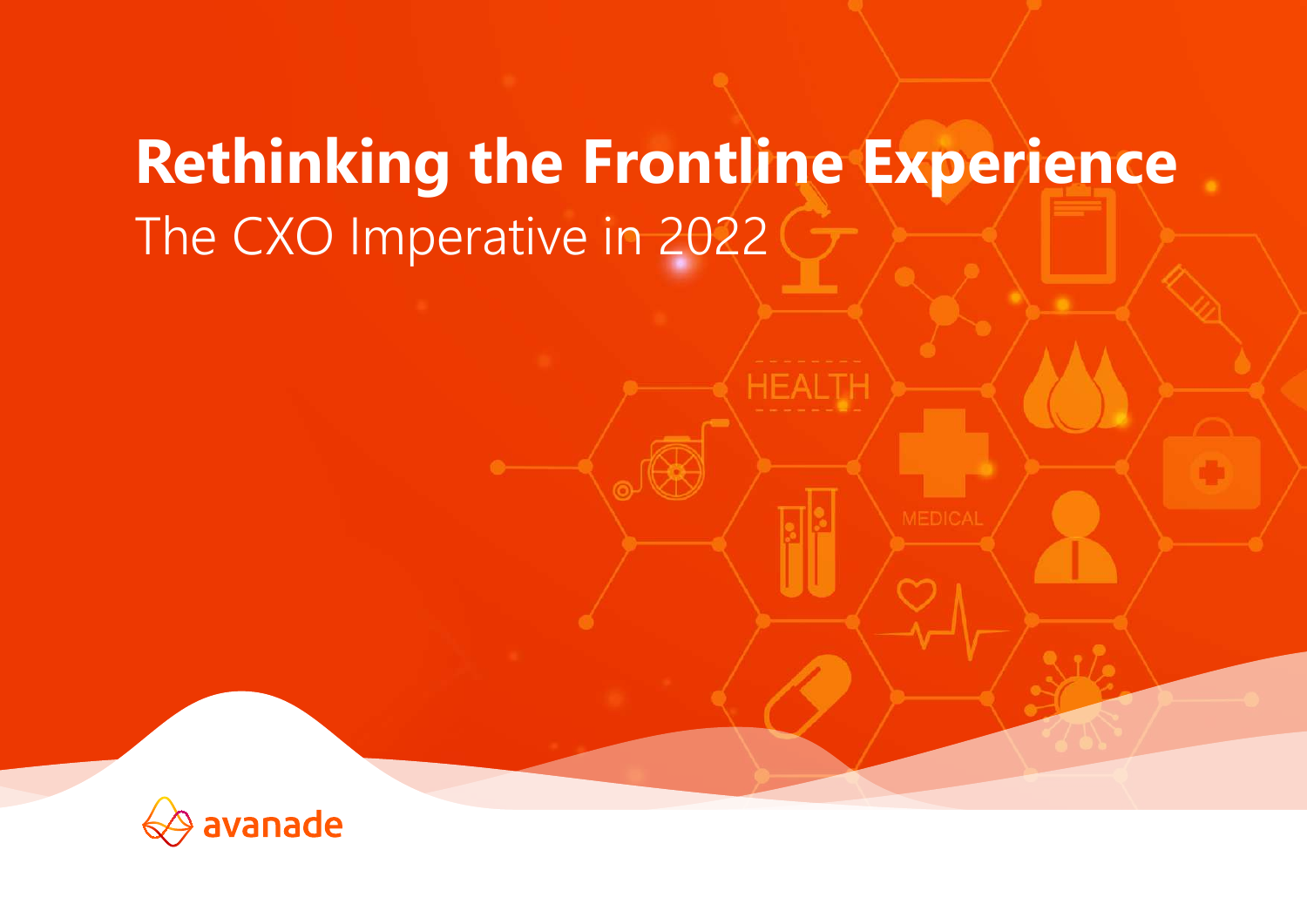Among the many lessons of the COVID-19 pandemic, one of the clearest has been the importance of technology as a driver of innovation within frontline healthcare. As we emerge into a postpandemic world, many healthcare CXOs are asking how we might hold on to that spirit of innovation and use it to build a better healthcare system.

This was the key question for a recent virtual roundtable hosted by **6 Degrees Media** and supported by **Avanade**, featuring as guest of honour the newly appointed Secretary of **NSW Health**, **Susan Pearce**, along with **Microsoft's** Global Black Belt and Modern Work Specialist **Sally Fahey** and **Avanade's**  Senior Director for Modern Workplace Advisory Lead and Centre of Excellence, **Ross Campbell**. Together with various senior healthcare CXOs they explored how technology could continue to be used to rethink frontline healthcare.





**Top (left to right):** Susan Pearce, Secretary, NSW Health; Sally Fahey, Global Black Belt and Modern Work Specialist, Microsoft. **Bottom (left to right):** Ross Campbell, Senior Director for Modern Workplace Advisory Lead and Centre of Excellence, Avanade; Brad Howarth, Journalist/Moderator.

**No healthcare professional would ever wish to see**<br>a rerun of the COVID-19 pandemic, but amidst the<br>terrible toll it took on human life and the strain it<br>placed on frontline responders the pandemic brought a rerun of the COVID-19 pandemic, but amidst the placed on frontline responders, the pandemic brought some silver linings.

Principle among these was reinforcement of the knowledge that in times of crisis, frontline responders could come together to achieve incredible results. The pandemic drove levels of innovation at a speed never before seen in healthcare, and the creation of solutions whose benefits will be felt many years from now.

According to the Secretary of NSW Health, Susan Pearce, one of the greatest outcomes of the pandemic was the spirit of collaboration that evolved across healthcare and allied sectors. "Health people are notorious for trying to take everything on and do it themselves, and we learnt very quickly in this pandemic that simply was not possible," Pearce said.

The pandemic created a need for government agencies to work closely with both public and private hospitals, and also with non-traditional groups, such as the hospitality industry, with regard to hotel quarantine.

"All of those are things that we had never really envisaged we would be doing," Pearce said. "That became one of the biggest positives out of the pandemic, so that is something that we can hang onto and carry forward with us."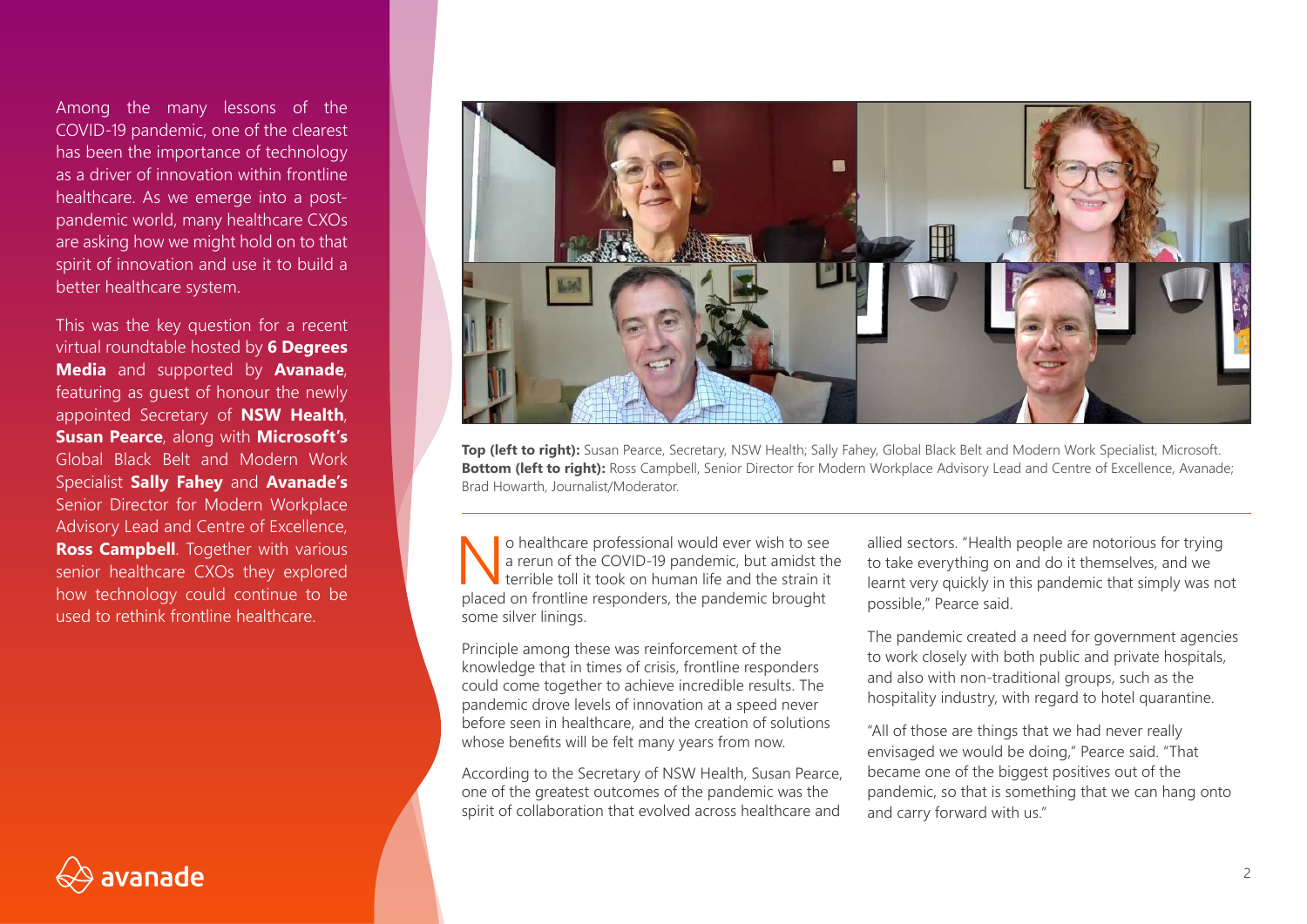Critical to enabling this level of collaboration was the digital infrastructure and applications that supported it. Pearce noted that for NSW Health, existing investments in data-driven systems proved vital for service delivery.

"Our utilisation of telehealth modalities went up by 600 to 700 per cent in our outpatient clinics," Pearce said. "Necessity being the mother of all invention, as they say, has led to some positive outcomes. The question for us as leaders is how do we maintain those going forward?"

# **A Shared Experience**

According to Avanade's Senior Director for Modern Workplace Advisory Lead and Centre of Excellence, Ross Campbell, this same question was being asked by healthcare providers around the world.

He cited the example of the Memorial Sloan Kettering Cancer Centre in the United States, which had connected different systems during the pandemic to centralise data and make it available remotely. That had since led to 25 per cent of all visits now being conducted remotely.

"Patients have the opportunity to meet multiple specialists in one meeting, because they can bring them in from different places," Campbell said. "They can click a button and have a translator join the meeting and immediately translate what's being said. That sort of benefit means that you get momentum behind the opportunity to experiment."

He cited another example at the Albert Einstein Israelite Hospital in Brazil, which had adopted Amazon Alexa as a voice interface.

"They started running a few experiments and they're seeing the benefit," Campbell said. "Originally, they found that they could allow surgeons to do their presurgical check list verbally, whilst they were doing other things, which saves a huge amount of time. Now they're moving forward to things like doing nurse certification via voice, where you can have verbal quizzes and other things happening where you're translating voice to text.

"It's about the benefit, and if a few people latch onto it, suddenly there's momentum that keeps moving."

According to Microsoft's Global Black Belt and Modern Work Specialist Sally Fahey, maintaining momentum required leadership and positive reinforcement to ensure people understood that experimentation was permitted to continue.

"People are incredibly creative when they feel they have the permission and the flexibility to be so," Fahey said. "Culturally this is something we want to encourage. The other side of is creating a culture of sharing when you have a success and being able to capitalise on that.

"That becomes a muscle. If you stop doing it, it's really easy to revert back. If you let your systems slip, then obviously the results will go with it as well."

## **Power of the Platform**

For NSW Health, Pearce said technology was critical to the pandemic response, and especially Health's data analytics platforms which quickly translated data in ways that CXOs could understand and respond to quickly.

"For example, I can tell you with one tap on my phone exactly where every ambulance delay in NSW is, how many ambulance vehicles are presently at our emergency departments, how many are on the way, and what type of patients are on them," Pearce said.

"I can see how many people have been discharged from hospital today, I can see how many people are in ICU, even right down to what specialty type they are."



"I can tell you with one tap on my phone exactly where every ambulance delay in NSW is, how many ambulance vehicles are presently at our emergency departments, how many are on the way, and what type of patients are on them."

**– Susan Pearce, NSW Health**

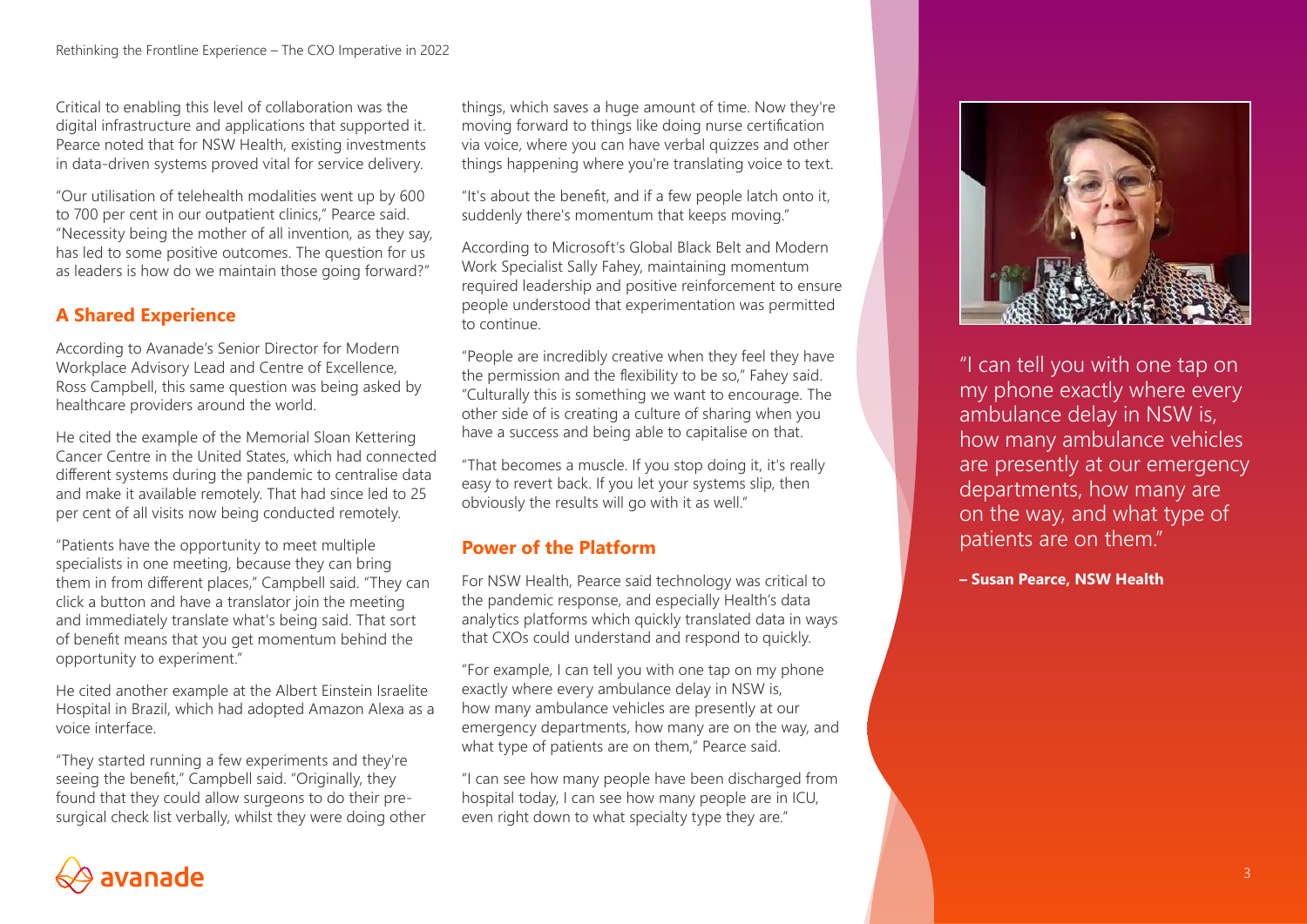

"Pre-pandemic there was a lot of investment in Australia in systems of record. What the pandemic has done is accelerate the next layer of automation and innovation on top of that."

**– Sally Fahey, Microsoft**



"The access to that type of information when the going got tough, particularly through the Delta and the Omicron phase that we've just experienced, was invaluable to us."

One of the key data strategies that NSW Health adopted was the creation of the NSW Health Critical Intelligence Unit, which was tasked with gathering evidence from around the world regarding different approaches to managing the pandemic.

"That was an information vehicle for our staff to give them some degree of mental reassurance about what we could expect from the various things that were going on," Pearce said.

Having access to real-time data enabled Pearce and her team to better manage resources and distribute patient loads to alleviate pressure on hospitals.

"Technology is one thing, and we can all look at screens full of data and trends, and see what's happening, which is very important," Pearce said.

"But ultimately it was about bringing people together and having them working together in a shared space and managing that."

### **Maintaining Momentum**

Many of the learnings from the pandemic are already having an ongoing benefit, and most prominent amongst these is the use of telehealth to drive better patient outcomes in regional Australia.

"Recruiting people to rural and remote parts of NSW has always been challenging in certain areas," Pearce said. "I worked in Broken Hill for the first 10 years of my clinical working life as a nurse, and I would have given anything in those days to have had access to expertise that we didn't have in the hospital. That would have made an enormous difference, to give reassurance to people that they were doing the right thing, or to seek advice, and certainly we are improving on that front."

Pearce said investigations were also ongoing regarding the use of wearable devices to better monitor patients, especially in outpatient environments.

"We've got a number of those types of programs set up," Pearce said. "It is not an uncomplicated issue. That's a challenge for us going forward, in how can we reach people in their own homes. That work has started but has a long way to go."

Another area where Pearce saw technology playing an important role was in using AI and ML to help understand patterns of patient behaviour. However, she added that for these and similar initiatives to gain widescale support, it was essential that trust was built with the general community.

Fahey also saw a significant opportunity for the use of AI to assist frontline workers by providing decision support in consultations.

"Looking at things like nuance – the AI can capture what actually happened in the patient record," Fahey said. "That's really helping reduce the load on clinicians when they engage with the patient. Pre-pandemic there was a lot of investment in Australia in systems of record. What the pandemic has done is accelerate the next layer of automation and innovation on top of that."

Campbell said there was also a significant opportunity to improve workplace culture for clinicians, by helping them better collaborate around patient outcomes, as was now happening with some international healthcare providers.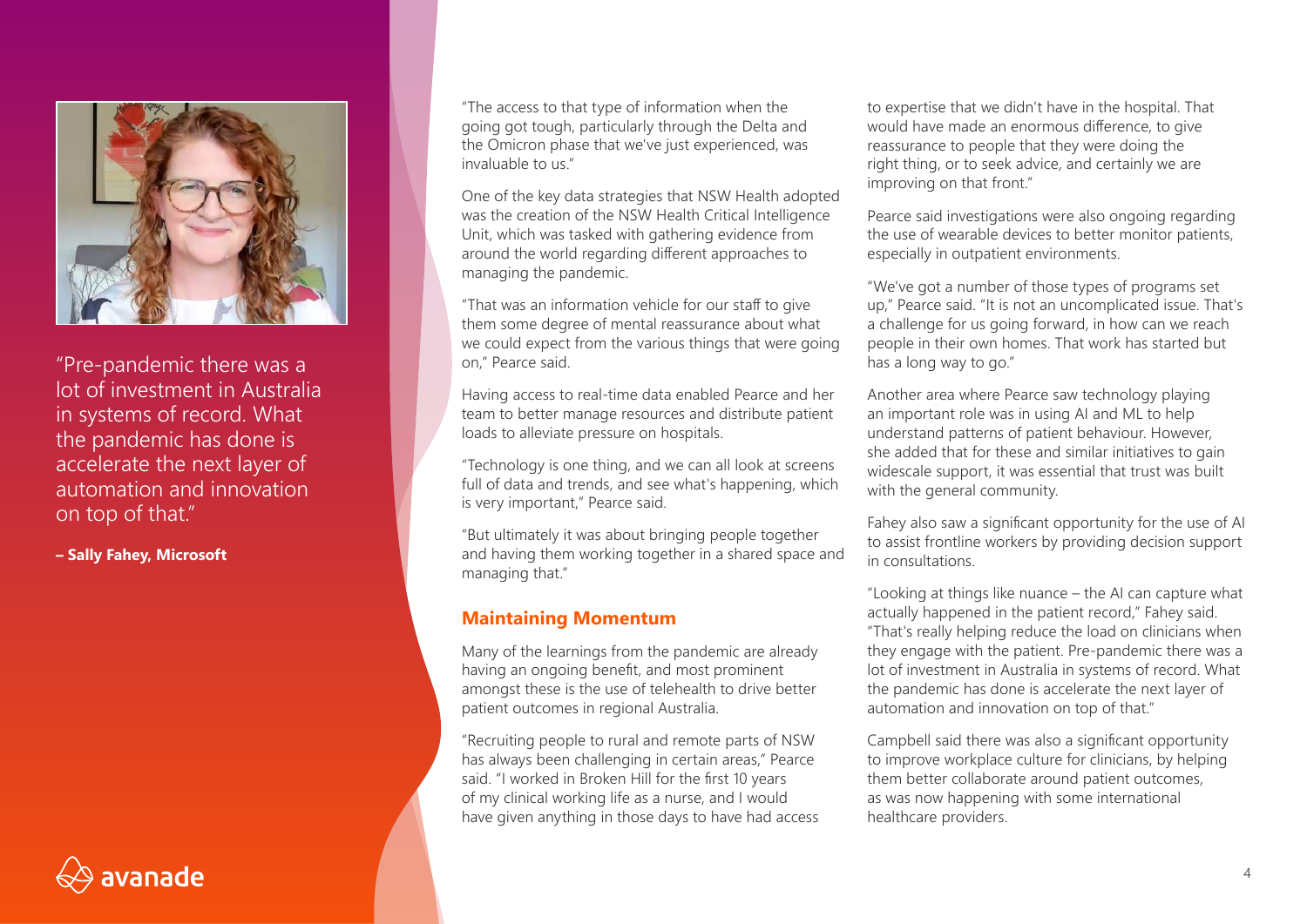"What I've really liked about some of those organisations is that they bring together clinicians and corporate IT and HR to think through what are the problems that we want to solve for and how we prioritise those," Campbell said.

"Secondly, they're prepared to trial things, see what works, and then adjust it over time."

# **Future Benefits**

As healthcare providers adjust to the post-pandemic world, one of the challenges now is to shift their posture from emergency conditions to meeting the expectations of customers at all times. According to Campbell, many were now connecting systems together to simplify the work experience for the frontline.

"How do we simplify the ability to connect with our colleagues, to connect with patients, and to connect with the right information at the right time?" Campbell said.

"For example, how do you connect together beacon technology? A lot of organisations are thinking about how to find the right equipment at the right time. But similarly, you can use that same beacon technology to think about patient movement."

Campbell said connectivity also gave providers the ability to link medical records to CRM systems, logistics, and other platforms to create a seamless flow that improved the frontline as well as patients' experiences.

"Once things move up into the cloud – and if they're protected with the appropriate security – the big thing to then work on is getting people comfortable with using all of those systems," Campbell said.

"Trust is the number one issue – certainly for patients, but almost as much for clinicians in the early phases."

### **What's Next**

According to Fahey, research undertaken by Microsoft showed that one of the lasting positive impacts of the pandemic for frontline workers was their optimism about technology. "Previously we've had this view that people working in frontline-based roles had a fear that they're going to be automated out of a job," Fahey said. "The report shows there is an optimism for technology to help reduce workplace stress."

"What the report also highlighted is a gap in terms of the access to technology and training. We need to look at how we are supporting people in learning new technology and getting access to the technology that is going to help. And part of that is being open to listening to the ideas and having opportunities to pilot."

Campbell echoed the need for medical staff to embrace the idea of experimentation and trying new ideas.

"Going down this journey doesn't involve a major transformation," Campbell said. "You can find a way to think about the key things you want to solve for, run an experiment, and see whether you can make that work. Don't feel overwhelmed by having to come up with some big solution. You can just run little experiments and see whether they work."

As for the future of NSW Health, Pearce said she and her team would continue to experiment with technologies in different scenarios. However, she said the nature of Health also meant that decisions needed to be made carefully.

"We're always looking for ways to improve the work that we do, and we use a lot of technology to do that, but we always need to be mindful that you can't have 1000 flowers blooming," Pearce said. "We need some sort of cut through to get the most out of in a system of our size and complexity."



"Once things move up into the cloud – and if they're protected with the appropriate security the big thing to then work on is getting people comfortable with using all of those systems."

**– Ross Campbell, Avanade**

# avanade